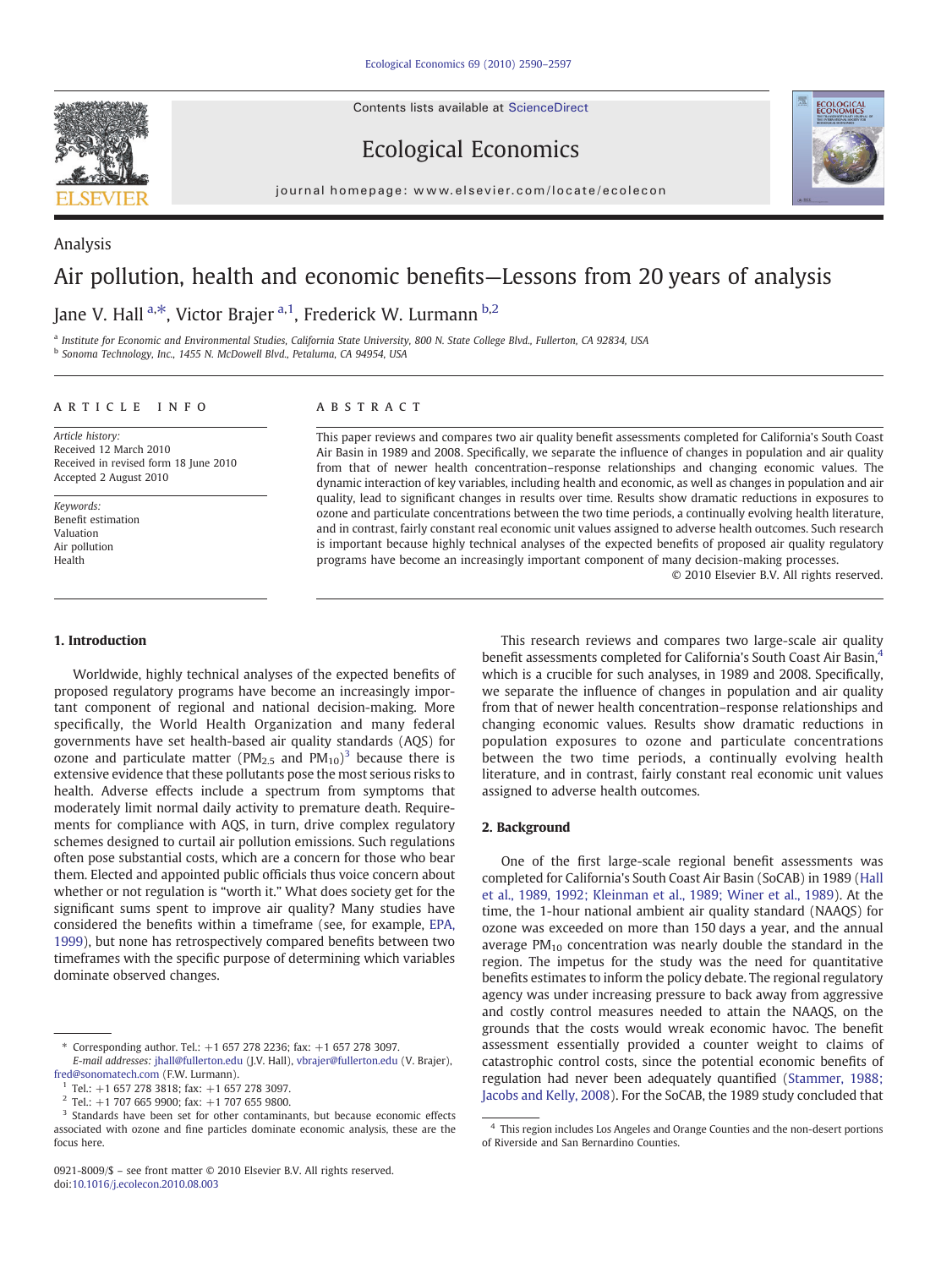the health-related benefits of meeting the NAAQS for ozone and particulates exceeded \$9 billion annually or \$750 per person (in 1987 dollars).

Over the past 20 years, the SoCAB's air quality control program has been extraordinarily successful, especially in the context of a regional population that increased by more than 40%, while the state's real income grew by over 50%. Although the NAAQS have not been attained, the number of days exceeding the 1-hour ozone standard decreased by more than 80%, and the annual average  $PM_{10}$  concentration was halved. Moreover, during this period, the NAAQS became more stringent, increasing the technical difficulties and cost of attainment.

Still, the region is far from achieving healthful air, and it is at least as important now as it was in the late 1980s to understand the likely benefits from ultimately attaining the NAAQS. With this in mind, a recent study similar in scope to the 1989 work was undertaken ([Hall](#page-7-0) [et al., 2008\)](#page-7-0). This 2008 study found the annual health cost of human exposure to ozone and  $PM<sub>2.5</sub>$  levels above the federal standards in the SoCAB to be over \$1250 per person (in 2007 dollars), which translates into a total of nearly \$22 billion in benefits if the ozone and  $PM<sub>2.5</sub>$ NAAQS were met.<sup>5</sup>

The core objective of this paper is to determine what factors explain the differences between the 1989 and 2008 results. As in previous studies, we use an integrated approach that calculates reductions in adverse health outcomes by linking the severity of pollutant exposure of the affected population to the resulting health outcomes, and then assigning dollar values to each adverse health outcome. This linkage relies on the Regional Human Exposure Model (REHEX), which was initially developed in 1989 to estimate a population's exposure to various concentrations of air pollution. The model accounts for spatial and temporal pollution patterns, and has been employed in numerous studies over the past two decades (see, for example, [Lurmann et al., 1989, 1991a,b, 1999; Lurmann and Korc,](#page-7-0) [1994; Hall et al., 1994, 2008](#page-7-0)). Here, by using REHEX in targeted ways (for example, by applying 1989's health equations to 2008's pollution and population levels), we provide a breakdown of the factors that have changed over the two-decade period to ascertain not only by how much, but also why, results vary.

#### 3. Air Quality

The NAAQS in effect in 1989 were for 1-hour daily maximum ozone concentrations, and both 24-hour average and annual average  $PM_{10}$  concentrations. The  $PM_{10}$  NAAQS was a relatively new standard, adopted in 1987 as a replacement for the total suspended particulate matter (TSP) standard. The specific standards in effect in 1989 were:

- The 1979 ozone standard, which was attained when the expected number of days per calendar year with maximum hourly average concentrations above 0.12 parts per million (ppm) was less than one.
- The 1987 24-hour  $PM_{10}$  standard, which was attained when there were fewer than two expected days per calendar year with a 24-hour average concentration above 150 micrograms per cubic meter ( $\mu$ g/m<sup>3</sup>).
- The 1987 annual  $PM_{10}$  standard, which was attained when the annual arithmetic average concentration was equal to or less than 50 μg/m<sup>3</sup>.

Compliance with the standards was evaluated using three consecutive years of measured air quality data to smooth out year-to-year variations in meteorology, which can cause substantial variations in air quality.

In 1997, the 0.12 ppm 1-hour ozone standard was replaced with a more stringent 0.08 ppm 8-hour standard, which was revised in 2008 to 0.075 ppm. Also, new standards for fine particles (PM<sub>2.5</sub>) were

#### Table 1

Air quality conditions in California's South Coast Air Basin.

| Air quality parameter                                                     | 1984-1986        | 2005-2007         |
|---------------------------------------------------------------------------|------------------|-------------------|
| Number of days per year with 1-hour ozone $>0.12$ ppm                     | 167 <sup>a</sup> | 31 <sup>a</sup>   |
| Number of days per year with 8-hour ozone > 0.075 ppm                     | 204 <sup>a</sup> | 113 <sup>a</sup>  |
| Number of days per year with 24-hour $PM_{10} > 150 \mu g/m^3$            | 48 <sup>a</sup>  | 47 <sup>a</sup>   |
| Number of days per year with 24-hour $PM_{2.5} > 35 \mu g/m^3$            | <b>NA</b>        | 45 <sup>a,e</sup> |
| Maximum 1-hour ozone concentration (ppm)                                  | 0.390            | 0.182             |
| Maximum 8-hour ozone concentration (ppm)                                  | 0.288            | 0.145             |
| Maximum 24-hour $PM_{10}$ concentration ( $\mu$ g/m <sup>3</sup> )        | 294 <sup>d</sup> | 142 <sup>b</sup>  |
| Maximum 24-hour $PM_{2.5}$ concentration ( $\mu$ g/m <sup>3</sup> )       | <b>NA</b>        | 73.4 <sup>c</sup> |
| Annual average $PM_{10}$ concentration ( $\mu$ g/m <sup>3</sup> )         | 87 <sup>d</sup>  | 58 <sup>b</sup>   |
| Annual average PM <sub>2.5</sub> concentration ( $\mu$ g/m <sup>3</sup> ) | <b>NA</b>        | 21 <sup>e</sup>   |

a) 3-year average.

b) Based on 2005-2006; 2007 PM $_{10}$  strongly influenced by wild fires.

c) 98th percentile design value.

d) Based on 1985–1986 data.

e) PM<sub>2.5</sub> is 43% of PM<sub>10</sub> on average in southern California [\(Peters et al., 1999](#page-7-0)).

adopted in 1997 and revised in 2006, and the annual standard for  $PM_{10}$  was revoked in 2006. The standards in effect in 2008 were:

- The 2008 ozone standard, which is attained when the 3-year average of the fourth-highest daily maximum 8-hour average ozone concentrations measured at each monitor within an area over each year is equal to or less than 0.075 ppm.
- The 2006 24-hour  $PM<sub>2.5</sub>$  standard, which is attained when the 3year average of the 98th percentile of 24-hour concentrations at each population-oriented monitor within an area is less than or equal to  $35 \,\mathrm{\upmu g/m^3}$ .
- The 2006 annual  $PM<sub>2.5</sub>$  standard, which is attained when the 3-year average of the annual arithmetic mean  $PM<sub>2.5</sub>$  concentrations from single or multiple community-oriented monitors is equal to or less than 15  $\mu$ g/m<sup>3</sup>.<sup>6</sup>

Air quality in 1984–1986 and 2005–2007 was used as the baseline in the 1989 and 2008 analyses, respectively. Table 1 summarizes the frequency and severity of the NAAQS exceedances in the two periods. Ozone statistics are derived from a network of 32 stations with continuous hourly measurements; the PM statistics are derived from 14 stations that measure PM<sub>10</sub> once every 6th day and PM<sub>2.5</sub> either every day or every 3rd day (this varies by station). The data show that dramatic improvements in ozone and PM air quality occurred between the two periods. The number of days per year with one or more stations recording 1-hour ozone concentrations above the 0.12 ppm standard declined from 167 to 31 days, and the highest 1-hour ozone concentration declined from 0.390 to 0.182 ppm. The number of annual exceedances of the 8-hour ozone standard (0.075 ppm) declined from 204 to 113 days and the maximum 8-hour concentration fell from 0.288 to 0.145 ppm.

While the number of days per year with exceedances is smaller for PM than ozone, the recorded PM values are almost twice the level of the standards. For example, the maximum 24-hour and annual average PM<sub>10</sub> concentrations were 294 and 87  $\mu$ g/m<sup>3</sup> in 1985–1986, and declined to  $142 \mu g/m^3$  and  $58 \mu g/m^3$  in 2005–2007, respectively.<sup>7</sup> Few, if any, urban areas with 40% population (and associated economic) growth made as much progress as the Los Angeles area during this period.

Though these large improvements are impressive and unique, current SoCAB air quality is still unhealthful. Moreover, spatial trends

 $5$  In 1987 real dollars, this total translates to \$11.8 billion, an increase of roughly 30%. The per capita figure in real terms is about 10% less in 2008.

<sup>&</sup>lt;sup>6</sup> The 1987 24-hour PM<sub>10</sub> standard was in effect in 2008, but was not included in this analysis because it is much less stringent than the 35  $\mu g/m^3$  daily PM<sub>2.5</sub> standard. PM<sub>2.5</sub> measurements were not implemented until 1998 so it is not possible to

compare  $PM<sub>2.5</sub>$  air quality for the two periods.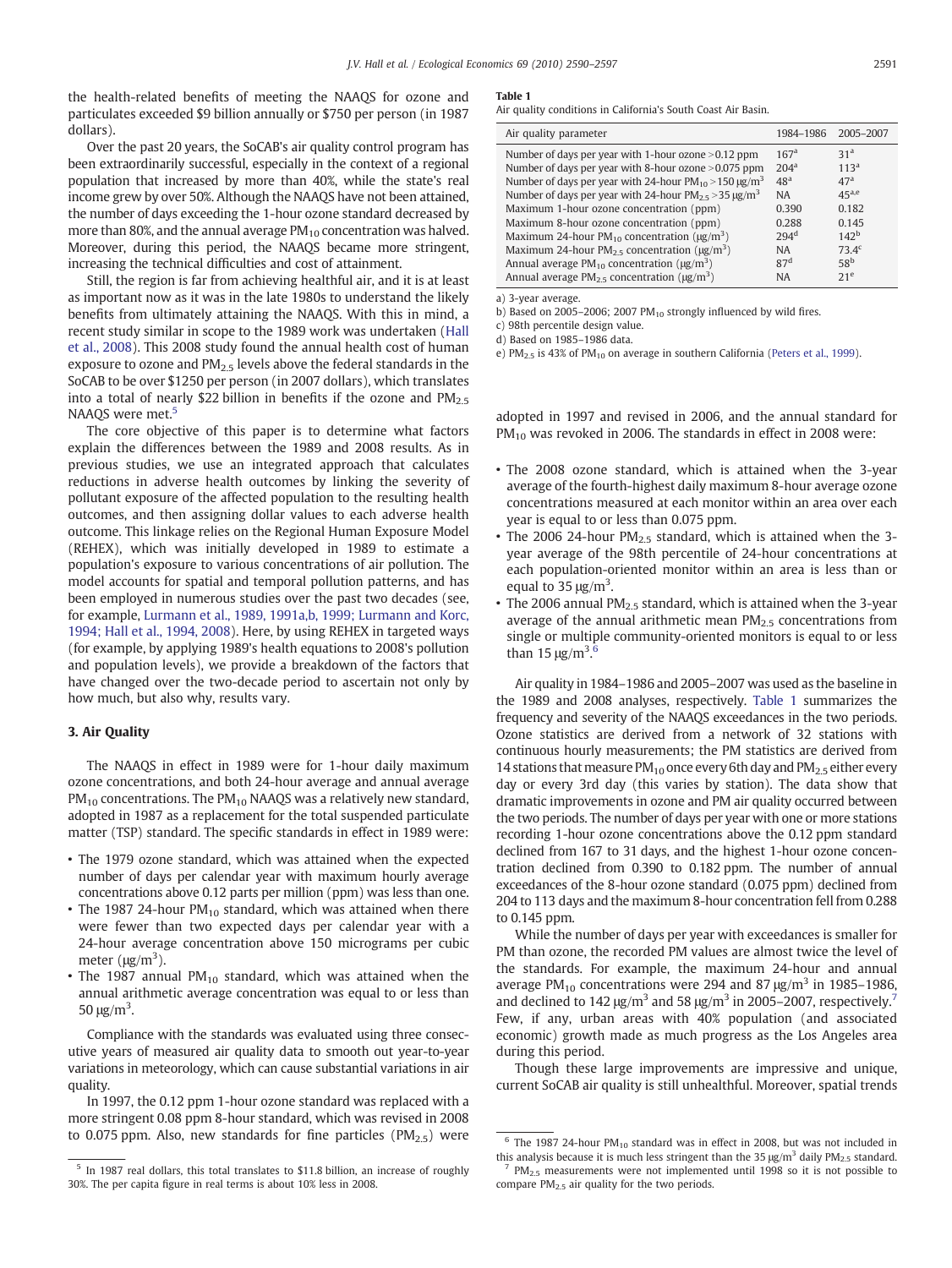<span id="page-2-0"></span>in population growth have impeded reductions in aggregate population exposure to ozone and PM. Population growth, on a percentage basis, was much larger in San Bernardino (96%) and Riverside (180%) counties than in the coastal counties of Los Angeles (27%) and Orange (35%). This is important because the highest air pollution levels and the highest frequency of standard exceedances occur in the inland areas, specifically western Riverside County and western San Bernardino County.

The baseline population exposure distributions for 1-hour daily maximum ozone and daily  $PM_{10}$  concentrations for the two periods, measured by person-days per year with exposures above various thresholds, are shown in Tables 2 and 3. The distributions were estimated with the REHEX model using ambient (outdoor) exposure concentrations and residential (census) population data. The number of person-days per year with exposure to ozone concentrations above 0.12 ppm declined from 712 million in 1984–1986 to 38 million in 2005–2007. In the earlier period, 5, 16, and 46% of the exposures were to 1-hour daily maximum concentrations above 0.18, 0.12, and 0.06 ppm, respectively. In contrast, by 2005–2007, 0, 1, and 25% of the exposures were to 1-hour daily maximum concentrations above 0.18, 0.12, and 0.06 ppm. For  $PM_{10}$ , the number of person-days per year with exposure to daily concentrations above 150  $\mu$ g/m<sup>3</sup> declined from 67 million in 1984–1986 to 2 million in 2005–2007. Approximately 2, 8, and 51% of all exposures were to daily  $PM_{10}$  concentrations above 150, 100, and 50  $\mu$ g/m<sup>3</sup>, respectively, in 1984–1986 compared to 0, 1, and 14% in 2005–2007. These results illustrate the dramatic reductions in population exposures to higher ozone and  $PM_{10}$  air pollutant concentrations between the periods.

A linear rollback model was then used to estimate future year air quality with attainment of the NAAQS in both the 1989 and 2008 analyses assuming background concentrations of 40 ppb ozone, 6 μg/  $m<sup>3</sup> PM<sub>2.5</sub>$ , and 15 μg/m<sup>3</sup> PM<sub>10</sub> [\(Fiore et al., 2002; Kim et al., 2000\)](#page-7-0). For each time period, as air quality improves, the resulting health benefits can be estimated and valued. We address these next two steps of the valuation process in Sections 4 and 5 below.

#### 4. Health Concentration–Response Functions

In 1989, a review of the then-current particulate health literature indicated that the strongest evidence and most established quantitative results were for premature mortality and for restricted-activity days (RADs). These, therefore, were the outcomes for which we developed concentration–response relationships and calculated associated health and economic benefits. For PM and mortality, we used results derived by [Evans et al. \(1984\)](#page-7-0), who reviewed 23 original crosssectional mortality studies, along with 28 reviews and criticisms. The

| Table 2                                                                          |  |  |  |
|----------------------------------------------------------------------------------|--|--|--|
| Population ozone exposure distributions in 1984-1986 and 2005-2007 in the SoCAB. |  |  |  |

| 1-hour daily<br>maximum ozone<br>concentration | Person-days per year of<br>exposure to concentrations<br>above threshold (millions) |           | Percent of exposures |           |
|------------------------------------------------|-------------------------------------------------------------------------------------|-----------|----------------------|-----------|
| threshold (ppm)                                | 1984-1986                                                                           | 2005-2007 | 1984-1986            | 2005-2007 |
| 0.18                                           | 227                                                                                 | $\Omega$  | 5.3                  | 0.0       |
| 0.16                                           | 344                                                                                 | $\Omega$  | 8.0                  | 0.0       |
| 0.14                                           | 500                                                                                 | 7         | 11.6                 | 0.1       |
| 0.12                                           | 712                                                                                 | 38        | 16.5                 | 0.6       |
| 0.10                                           | 1003                                                                                | 156       | 23.3                 | 2.5       |
| 0.08                                           | 1405                                                                                | 550       | 32.7                 | 8.7       |
| 0.06                                           | 1976                                                                                | 1598      | 45.9                 | 25.3      |
| 0.04                                           | 2814                                                                                | 4227      | 65.4                 | 66.9      |
| 0.02                                           | 3859                                                                                | 6075      | 89.7                 | 96.1      |
| $\Omega$                                       | 4303                                                                                | 6319      | 100.0                | 100.0     |

#### Table 3

Population PM<sub>10</sub> exposure distributions in 1984–1986 and 2005–2007 in the SoCAB.

| Daily $PM_{10}$<br>concentration<br>threshold | Person-days per year of<br>exposure to concentrations<br>above threshold (millions) |               | Percent of exposures |           |
|-----------------------------------------------|-------------------------------------------------------------------------------------|---------------|----------------------|-----------|
| $(\mu g/m^3)$                                 | 1984-1986                                                                           | 2005-2007     | 1984-1986            | 2005-2007 |
| 175                                           | 27                                                                                  | $\Omega$      | 0.6                  | 0.0       |
| 150                                           | 67                                                                                  | $\mathcal{D}$ | 1.6                  | 0.0       |
| 125                                           | 143                                                                                 | 8             | 3.3                  | 0.1       |
| 100                                           | 357                                                                                 | 29            | 8.3                  | 0.5       |
| 75                                            | 896                                                                                 | 152           | 20.8                 | 2.4       |
| 50                                            | 2194                                                                                | 893           | 51.0                 | 14.1      |
| 25                                            | 3957                                                                                | 4487          | 91.9                 | 71.0      |
| $\Omega$                                      | 4303                                                                                | 6319          | 100.0                | 100.0     |

linear concentration–response function derived by Evans et al. was viewed as conservative relative to other functional forms reported in the literature at the time, and was given as the linear equation:

$$
\Delta \text{Annual Deaths} / 100,000 = 6.15 \,\Delta PM_{10} \tag{1}
$$

where ΔAnnual Deaths/100,000 denotes the change in premature deaths per 100,000 people and  $\Delta PM_{10}$  is the change in annual average  $PM_{10}$ .

For  $PM_{10}$ -related RADs, we relied on results obtained from [Ostro](#page-7-0) [\(1987\),](#page-7-0) who found a significant association between particulate matter and RADs based on data covering 49 different metropolitan areas in the U.S. The resulting concentration–response relationship for RADs was expressed as:

$$
\Delta RAD / person = 0.0556 \Delta PM_{10}
$$
 (2)

where ΔRAD/person is the per-person, or average, change in RADs, and again,  $\Delta PM_{10}$  refers to the change in annual average PM<sub>10</sub> levels.

Over the past 20 years, however, a burgeoning and increasingly refined health literature has produced epidemiological studies that quantify links between fine particulates and a host of other adverse health outcomes (see Table 4). These include: acute bronchitis, asthma ER visits, and lower/upper respiratory symptoms in children; and cardiopulmonary (cardiovascular and respiratory) hospital admissions, work loss days, chronic bronchitis, non-fatal heart attacks and premature mortality in adults. The U.S. Environmental Protection Agency (USEPA), California Air Resources Board (CARB), and other agencies have all drawn from this literature for regulatory impact assessments (RIAs) and other studies over the past 10 to 15 years, in most cases focusing on the same underlying epidemiological studies

| Table 4 |  |  |
|---------|--|--|
|         |  |  |

|  |  |  | Health endpoints included. |  |  |  |  |  |  |
|--|--|--|----------------------------|--|--|--|--|--|--|
|--|--|--|----------------------------|--|--|--|--|--|--|

| Ozone-2008                                                                                                                                                                                                                                                                                                                                                                                                                                                                                            |
|-------------------------------------------------------------------------------------------------------------------------------------------------------------------------------------------------------------------------------------------------------------------------------------------------------------------------------------------------------------------------------------------------------------------------------------------------------------------------------------------------------|
| MRADs, 18-64<br>School absences, ER visits,<br>respiratory hospital admissions,<br>asthma attacks<br>$PM_{2.5} - 2008$<br>Premature mortality, ages $30+$<br>Acute bronchitis<br>Lower/upper respiratory symptoms,<br>ages < 18<br>Neo-natal mortality<br>Respiratory hospital admissions,<br>ages $65+$<br>Asthma ER visits, ages < 18<br><b>MRADs</b><br>Work loss days, ages 18-64<br>Chronic bronchitis, ages $27+$<br>Non-fatal heart attacks, ages $18+$<br>Cardiovascular hospital admissions, |
|                                                                                                                                                                                                                                                                                                                                                                                                                                                                                                       |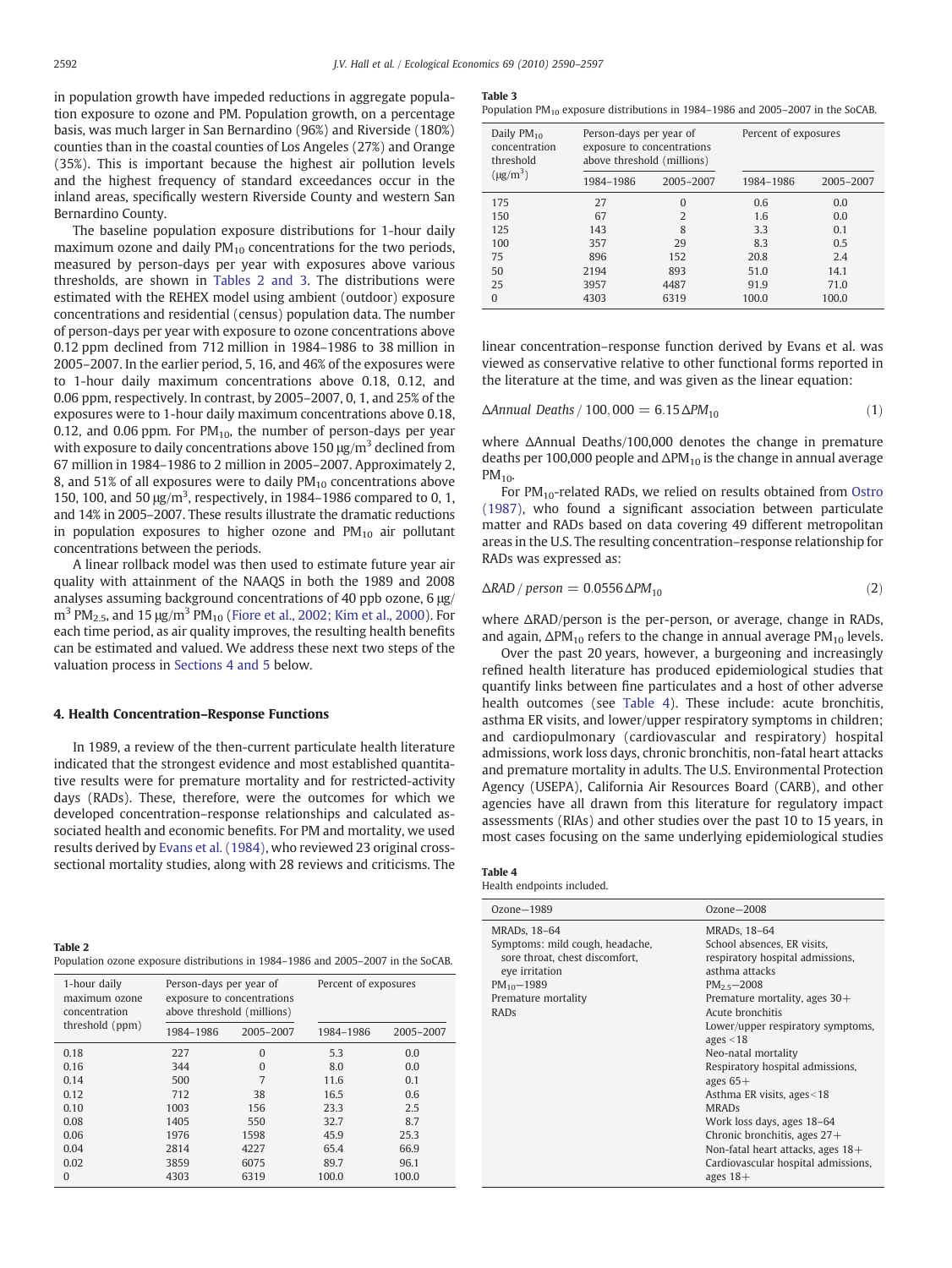to estimate health benefits. (For listings of these epidemiological studies, see [EPA, 2005; or CARB, 2006](#page-7-0), for example).

We also note that most modern concentration–response relationships are exponential rather than linear (in delta concentrations) because of the underlying relative risk relationships used in most epidemiological studies. The non-linear equation generates a response function whose slope decreases at higher pollutant concentrations, though in the pollutant ranges observed in most epidemiological studies (and for most actual human exposures), observed associations are probably not significantly different from linear (as noted by [Pope and](#page-7-0) [Dockery, 2006; EPA, 2005; NRC, 2002\)](#page-7-0). This is especially true for themost studied sub-class of the C/R functions—those for premature mortality. [Pope and Dockery \(2006\)](#page-7-0) note that over the past 20 years a variety of parametric and nonparametric smoothing approaches have been used to evaluate the shape of the C/R function for this health outcome. While not all of the work possesses the power to make strong statistical inferences regarding function shape, Pope and Dockery conclude that generally the association between particulates and premature deaths seems to be near linear. We therefore feel comfortable viewing the evolution of C/R functions, from linear to exponential, as a smooth one.

Specifically, the functional form currently used is as follows:

$$
\Delta C = -C_0 \left( e^{-\beta \Delta P} - 1 \right) \tag{3}
$$

where  $\Delta C$  = the change in the number of cases (of a particular health outcome), C<sub>o</sub>= the number of baseline cases,  $ΔP$ = the change in ambient pollution concentrations, and  $\beta$  = an exponential "slope" factor derived from the health literature's relative risk (RR) factors pertaining to that specific health outcome. $8$ 

In addition, there has been a shift in focus from  $PM_{10}$  to  $PM_{2.5}$  due to epidemiological and toxicological evidence suggesting that the fine particles "may play the largest role in affecting human health" ([Pope](#page-7-0) [and Dockery, 2006](#page-7-0), p. 711). Fine particles can remain suspended in the atmosphere longer than larger particles, travel greater distances, penetrate more easily into indoor settings, and reach more deeply into the lungs. This switch from  $PM_{10}$  to  $PM_{2.5}$  has had a material impact on the estimation of premature mortality effects.

In addition, the early cross-sectional studies had several methodological limitations, in particular not controlling for the potentially important confounding effects of such factors as income, smoking, and diet. Over the past 20 years, the scientific literature that assesses associations between  $PM<sub>2.5</sub>$  and premature mortality in adults has expanded rapidly, with the emergence of several large-scale, multicity, prospective cohort studies (in particular, [Dockery et al., 1993;](#page-7-0) [Pope et al., 1995\)](#page-7-0). A key feature of these studies is their ability to incorporate information on confounding variables and subjects' place of residence. Overall, a stronger concentration–response relationship between fine particles and premature mortality across multiple locations in the United States has been found. More recently, a group of health studies re-analyzed and extended this earlier work [\(Krewski et al., 2000; Pope et al., 2002; Laden et al., 2006; Jerrett et al.,](#page-7-0) [2005\)](#page-7-0), who focused specifically on California; and [Krewski et al., 2009,](#page-7-0) who focused on multiple regions, including California, essentially substantiating and extending the basic results. Finally, in 2006 the USEPA sponsored an expert elicitation as part of the process of determining what risk factors should be used in risk assessments conducted to inform policy decisions. All of the twelve responding experts chose a central estimate relative risk (RR) factor higher than the central value derived directly from the American Cancer Society study of [Pope et al. \(2002\),](#page-7-0) which had been widely cited and used in most EPA benefit assessments over the prior decade ([Roman et al.,](#page-7-0) [2008\)](#page-7-0).

Given the differing strengths of the primary underlying health studies, and the conclusions from the expert elicitation, we use a weighted average of Jerrett et al. ( $RR = 1.17$ ), Laden et al. ( $RR = 1.16$ ), and [Pope et al., 2002](#page-7-0) ( $RR = 1.06$ ) in our 2008 study, resulting in a relative risk factor of 1.10 and a concentration–response β of 0.009531. We assign greater weight (two-thirds) to Pope et al. because of the national scope of the study, and the inclusion of California residents. Both of the other studies include smaller samples, in one case including only cities outside of California, and in the other including only Southern California. Greater weight was not given to Jerrett et al., even though it is Los Angeles region-specific, because it is unclear why their results were significantly different from the ACS study, which has been rigorously assessed ([Deck and Chestnut, 2008](#page-7-0)). We demonstrate the increased strength of this PM<sub>2.5</sub>-based, exponential concentration–response relationship in [Section 6](#page-5-0) below.

A complete listing of the PM-related health endpoints that can now be quantified appears in [Table 4.](#page-2-0) We note that with the extended range of symptoms now in the health literature, the estimation of particulate-related RADs has essentially been discontinued. This is because RADs were to some degree a surrogate for adverse effects that are now quantified separately, such as respiratory symptoms, ER visits and work loss days. To include RADs in the analysis would likely lead to overestimation of overall effects.

For ozone, a similar evolution has occurred. In 1989 our analysis focused on minor restricted-activity days (MRADs) and dose-influenced symptoms (specifically sore throat, headache, mild cough, chest discomfort and eye irritation). To estimate MRADs, we turned to a study by [Portney and Mullahy \(1986\)](#page-7-0), which utilized a nationwide 1979 Health Interview Survey (HIS) of over 100,000 individuals to quantify the ozone relationship. This relationship was expressed as:

$$
\Delta MRAD_{ij} = 0.077 \times \Delta O_{3ij} \times POP_j. \tag{4}
$$

In contrast, our dose-related symptoms were calculated by applying specific exposure and dose–response functions developed by [Kleinman et al. \(1989\)](#page-7-0) to the distribution of exposure and dose generated by REHEX. The dose-based approach provided a more comprehensive assessment of exposure than relying solely on epidemiological functions, because it differentiated the population by age within three micro-environmental settings and five activity states. However, the informational requirements to generate dose estimates are prohibitive and costly, so this approach has generally not been followed subsequently.

Instead, over the past two decades, the growing health literature has provided exponential concentration–response relationships for school absences, ER visits, respiratory hospital admissions, asthma attacks, and premature mortality in recent years. MRADs continue to be featured as part of most health assessments, but the work of [Ostro and Rothschild](#page-7-0) [\(1989\)](#page-7-0) has become the standard with which  $O<sub>3</sub>$ -related MRADs are estimated. They used a fixed effects model and six separate years of data to determine the statistical association between ozone and minor restrictions in activity. Using a weighted average of their coefficients, the [USEPA \(2003\)](#page-7-0) developed a "best" estimate βcoefficient of 0.0022, which can then be incorporated into the following exponential concentration/ response relationship:

$$
\Delta MRADs = -C_0 \left[ e^{-0.0022\Delta O3} - 1 \right],\tag{5}
$$

where  $C_0$  equals the annual baseline MRAD rate of 7.8 per person. Finally, we note that the association developed here is actually several times less sensitive than the Portney and Mullahy results (which we explain further in [Section 6](#page-5-0) below).

A final technical issue relating both to ozone and PM is how to determine the threshold, a level of pollution below which effects are not expected to occur. Over the past 20 years, successive health

<sup>8</sup> These risk factors are related to the β in the concentration–response functions in the following manner:  $\beta = (1 + RR$  factor) / (Change in Pollution).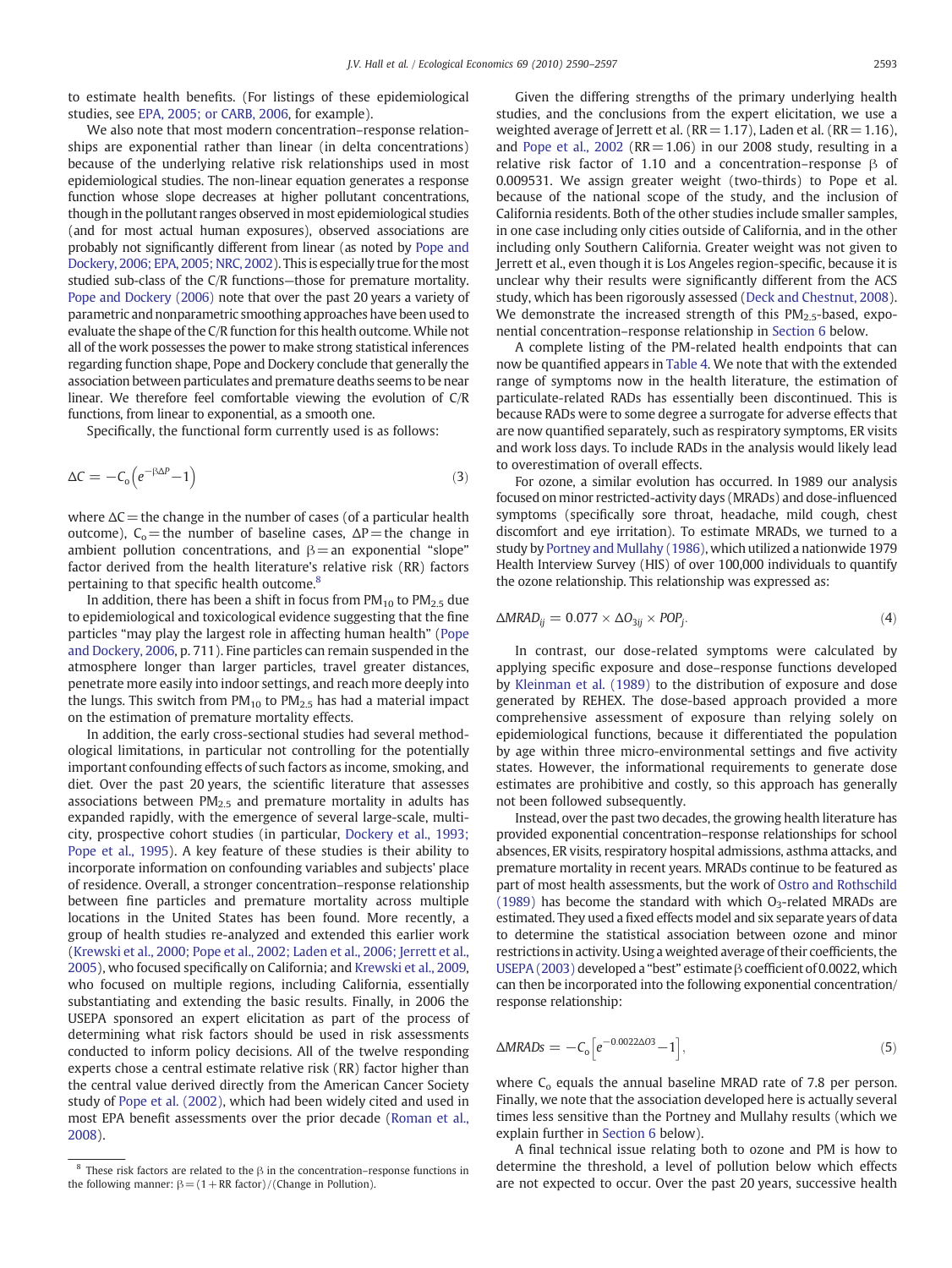<span id="page-4-0"></span>studies have not found a "safe" level for either pollutant. Given this, we have assumed that effects occur down to the background level of each pollutant—that is, the ambient concentration that would prevail naturally in the absence of anthropogenic pollution (40 ppb ozone, 6 μg/m<sup>3</sup> PM<sub>2.5</sub> and 15 μg/m<sup>3</sup> PM<sub>10</sub>). For policy purposes this is an important variable, in part because as pollution levels are brought down to the AQS in the most polluted areas, levels will fall well below that in others. Even though these reductions are below the AQS, they still generate health and economic benefits.

#### 5. Economic Valuation

Ideal measures of value would represent all of the losses that result from adverse health effects. They would also accurately reflect real preferences and decision-making processes similar to those we use to make basic choices every day. Generally accepted measures of the value of increased well-being due to reducing the adverse health effects of air pollution include the cost of illness (COI) measure and willingness to pay (WTP) or willingness to accept (WTA) measures. The cost of illness (COI) method requires calculating actual medical expenditures, plus indirect costs (usually lost wages), incurred due to illness. The more inclusive WTP and WTA measures are typically captured by either hedonic, or revealed preference, techniques, such as wage-risk or consumer product studies, or by stated preference studies, usually through the survey, or contingent valuation (CV), approach. While each of these value measures has limitations, collectively they provide a generally accepted range of values for the purpose of assessing the benefits of reducing pollution.9

Of course, of all the adverse effects of air pollution, people place the greatest value on reducing the risk of premature death (referred to as the value of a statistical life or VSL). Thus, considerable effort has been made over the years to improve estimation of this value, and it in fact has dominated the evolving discussion regarding the most appropriate way to characterize pollution-related risk, and the valuation of that risk. Here, important issues that must be considered include the effects of health, work status, and age on VSL.

Back in 1989, the range of estimates from early WTP and WTA studies (including wage-risk, consumer market, and contingent valuation studies) placed the value of a statistical life in a wide range from \$490,000 to \$9.2 million (in 1988 dollars). Values below \$1.7 million were questioned, however, because of significant downward biases in the studies from which they were derived. On the other hand, very high wage-risk values (above \$8.6 million) were also questioned because negative job attributes other than risk had not been accounted for adequately or because the values calculated from healthy working individuals would not be representative of the general population, especially elderly individuals (see [Hall et al., 1989](#page-7-0), for more details).

Consequently, in our 1989 study, we selected three values, representing a reasonable range identified in the literature: \$1.7 million, \$3.7 million, and \$8.6 million. The reasons for these selections were as follows. First, the value of \$1.7 million was the lowest supported by defensible empirical (wage-risk and CV) studies (for example, [Gegax](#page-7-0) [et al., 1991, and Jones-Lee et al., 1985](#page-7-0)). Second, \$8.6 million was within the range supported by some of the wage-risk studies (for example, [Garen, 1988\)](#page-7-0). Finally, our mid, or "best," estimate of \$3.7 million was identified by [Viscusi \(1986\)](#page-7-0) as both within the range of values attached to involuntary exposure of the public to small environmental risks (typical of the problems posed by urban air pollution) and a reasonable estimate of the representative worker's value of life from both wage-risk and CV studies.<sup>10</sup>

#### Table 5

Health outcomes and economic values—1989 and 2008.

| Particulates                                       | 1989 study<br>(1988 <sup>§</sup> )                       | 2008 study<br>$(1988 \text{ } \frac{\pi}{3})^a$ | 2008 study<br>$(2007 \text{ } $)$         | 1989 study<br>$(2007 \text{ } \frac{\pi}{3})^a$ |
|----------------------------------------------------|----------------------------------------------------------|-------------------------------------------------|-------------------------------------------|-------------------------------------------------|
| Premature deaths<br>VSL<br>Total value             | 1617<br>\$3.7 million<br>\$5.98 billion                  | \$3.54 million                                  | 3000<br>\$6.63 million<br>\$19.88 billion | \$6.93 million                                  |
| Ozone<br><b>MRADs</b><br>Unit value<br>Total value | 17.65 million<br>\$34.95 <sup>b</sup><br>\$379.5 million | \$35.08                                         | 961.400<br>\$65.70<br>\$63.16 million     | \$65.46                                         |

Adjusted for price level (CPI) and income changes.

<sup>b</sup> Commonly-used [Tolley et al. \(1986\)](#page-7-0) value (our value was \$21.50).

Since 1990, there has been an ongoing expansion of the economics literature assessing the value of reduced workplace risk of death. Wagerisk studies conducted over the past 20 years now more carefully control for job attributes that are not related to differences in risk [\(Viscusi, 1992, 1993, 2004; Viscusi and Aldy, 2003\)](#page-7-0). There is also a smaller, yet also evolving, literature that investigates differences in consumer expenditures relative to risk of injury or death associated with product use. The results from this work are generally consistent with the wage-risk studies ([Atkinson and Halvorsen, 1990; Viscusi, 1992\)](#page-6-0). The CV technique has increasingly become a significant source of values over the past two decades, as the methodology has matured and become more widely accepted, and as policy-makers have become more engaged with the application of economic values to decision-making [\(Carson et al., 2001](#page-7-0)). Finally, several "meta-analyses" have been completed that assess the value of reduced risk based on statistical amalgamation of multiple underlying studies (see [Kochi et al., 2006;](#page-7-0) [Mrozek and Taylor, 2002; and Viscusi and Aldy, 2003\)](#page-7-0).

Recognizing that values adduced from workplace behavior of healthy younger and middle-aged adults might not accurately reflect the value to older adults of avoiding environmental risk, recent research has also focused on the effects of health status and older age on VSL ([Alberini et al., 2004\)](#page-6-0), finding no strong evidence that VSL declines significantly with age, and then only at age 70 and above. Further, those with underlying health conditions report little difference in VSL from those who are healthier. At the other end of life, there is evidence [\(Dickie and Messman, 2004; EPA, 2003](#page-7-0) and the references therein) that families and society place a higher value on children's well-being, but there is no well-established basis to adjust adult values to account for this. Consistent with these findings and the recommendations of peer-review advisory groups, benefit assessments carried out for proposed federal and state rules and programs [\(EPA, 2003, 2005; CARB, 2005, 2006, 2008; SAB-EPA, 2007; NRC,](#page-7-0) [2008\)](#page-7-0) do not make any adjustments for age or health status. Quality adjusted life years (QALYs) are a common basis for assessing the relative costs and benefits of medical treatment, suggesting that this method might also be appropriate for evaluating public policies directed at protecting health and saving life years, especially for valuing risks that might fall predominantly on the elderly. However, no consensus has emerged to recommend a shift to this approach.

Accordingly, we continue to rely heavily on VSL derived from wage-risk studies, supported by growing evidence from stated preference studies. There is presently no basis to give any single study greater weight than another, which argues for averaging over a group of studies. Also, it is preferable ([EPA-SAB, 2007; NRC, 2008\)](#page-7-0) to include both wage-risk and stated preference (CV) values. This is in part because the VSL should reflect in some way the age distribution of the population at greatest risk (primarily, the older population). CV studies include this population, whereas wage-risk studies largely do not.

For our 2008 analysis, we construct a value based on the recent meta-analyses of [Mrozek and Taylor \(2002\), Viscusi and Aldy \(2003\),](#page-7-0) [and Kochi et al. \(2006\).](#page-7-0) Further, we rely on the U.S.-only values reported

 $9$  See [Freeman, 2003](#page-7-0), for example, for a more detailed discussion of these various measures and methods.

<sup>&</sup>lt;sup>10</sup> In their First Prospective Study of the Benefits and Costs of the Clean Air Act, the US EPA (1997) estimated the VSL to be \$4.8 million (\$4.26 million in 1988 dollars). Our early value is therefore about 87% of that EPA figure.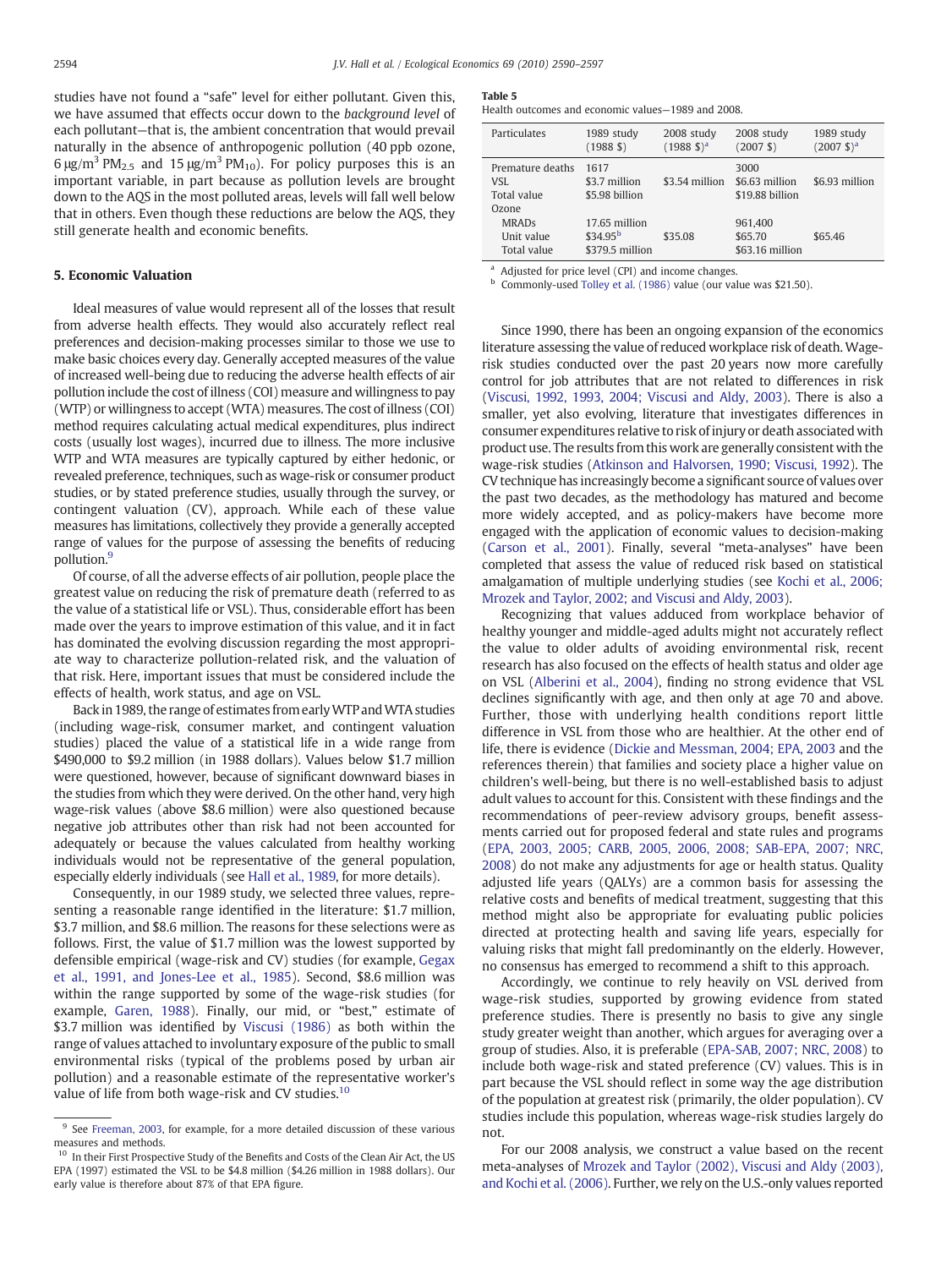<span id="page-5-0"></span>

| Table 6                                                      |  |
|--------------------------------------------------------------|--|
| Direction and magnitude of factors affecting health effects. |  |

| Pollutant      | Population exposed | Pollution reduction    | Strength of C/R relationship | Number of averted cases |
|----------------|--------------------|------------------------|------------------------------|-------------------------|
| PM (mortality) | 27% larger in 1989 | 60% larger in 1989     | 3.78 times stronger in 2008  | 86% higher in 2008      |
| $O_3$ (MRADs)  | 23% larger in 2008 | 5 times larger in 1989 | 4.5 times stronger in 1989   | 18 times higher in 1989 |

by Viscusi and Aldy, and Kochi et al., and include the expanded revealed preference estimate (based on Kochi et al., developed by [Deck and](#page-7-0) [Chestnut, 2008](#page-7-0)). The mean of the Viscusi and Aldy U.S. values is \$7.6 million, which we average with \$2.5 million from Mrozek and Taylor and \$10.6 million from Kochi et al. This yields \$6.9 million based on hedonic wage-risk studies. Then, we give equal weight to the average wage-risk VSL and the CV value of \$6.3 million calculated by Deck and Chestnut, which they based on CV studies underlying the Kochi et al. meta-analysis, to determine a final VSL of \$6.63 million.<sup>11</sup> (All values are in 2007 dollars.)

To contrast this with the value used in 1989, we update the earlier VSL for income and inflation. As stated before, our VSL in 1989 = \$3.7 million (1988 dollars). Adjusting this VSL to 2007 dollars by the all-item CPI for LA/Riverside/Orange Counties moves the value to \$6.535 million. Then, adjusting for the 15.08% increase in median real income in California over the same interval (as reported by the California Department of Finance) and assuming an income elasticity of 0.4 ([EPA, 2005\)](#page-7-0), VSL becomes \$6.93 million. Strikingly, this adjusted 1989 value represents less than a 5% difference from the newer value which is derived from a much expanded literature, multiple meta-analyses, and repeated peer-reviews of federal, state and regional regulatory benefit analyses. (A summary of the contrasting values appears in [Table 5](#page-4-0)). In short, twenty years of intense discussion, research and review have not led to any significant alteration of the value used to determine VSL.

#### 5.1. The Value of other Health Endpoints—Ozone

The only non-mortality endpoint that is included in both the 1989 and 2008 analyses is ozone-related MRADs. Our MRAD value in 1989 was \$21.50 (1988 dollars). We derived this estimate from the widelycited work of [Tolley et al. \(1986\)](#page-7-0) and a number of other valuation studies (including [Loehman et al., 1979\)](#page-7-0). Most other health assessments used Tolley's median value for a 3-symptom combination, which was equal to \$34.95. Taking this figure and updating it to 2007 dollars results in \$61.73. In contrast, our 2008 study used a value of \$65.70 (again, see [Table 5](#page-4-0)). The difference can be easily explained, however, as MRAD values probably grow by more than the change in CPI. Again, real median household income in California grew by 15.08% from 1988 to 2007. An income elasticity with respect to MRAD valuation of 0.4264 explains the discrepancy (since \$65.70/  $$61.73 = 1.0643$ , or 6.43%, and 0.4264 times  $15.08 = 6.43$ ). This income elasticity is consistent with other values in the literature.

#### 6. Comparison of 1989 and 2008 Results

As discussed previously, the health outcomes estimated in our health valuation research have changed over the years, in large part due to the evolution of the health science. Two endpoints continue to dominate the analysis: PM-related premature mortality and MRADs associated with ozone. Clearly, the 1989 versus 2008 results for these two endpoints are quite different—1617 fewer PM-related premature deaths in 1989 compared to 3000 in 2008 (an increase of 86%

over 20 years, despite significant pollution reductions), valued at \$5.982 billion and \$19.88 billion; and 17.65 million fewer ozonerelated MRADs in 1989 vs. 961,400 fewer in 2008 (here, the 1989 figure is over 18 times larger), valued at \$379.5 million and \$63.16 million, respectively (see [Table 5\)](#page-4-0).

The calculation of these reductions in adverse health outcomes can be visualized in the form of a chain, consisting of several links: reduction in pollutant levels, size of the affected population, resulting health effects (as captured by a concentration–response relationship) and dollar values assigned to the adverse health outcome. By using the REHEX model in targeted ways, we can provide a breakdown of the factors that have changed over the two-decade period. As we have noted, the economic unit values used to monetize these effects have remained nearly constant (in real terms). We therefore focus our temporal comparison on how the changes in exposure and concentration–response relationship have influenced the changes in adverse health outcomes (premature deaths and MRADs) for each of the two time periods.

### 6.1. PM and Premature Deaths

In our 1989 study, we reported that more than 1600 premature deaths would be averted in the SoCAB if the then NAAQS were attained; the comparable 2008 estimate is 3000. As noted previously, there are three factors that drive these estimates. Eq. (6) and Table 6 present the breakdown of how these factors changed over time. As seen in the equation and table, the susceptible SoCAB population in 1989 was actually 27% larger than 2008's population. This is because in the earlier period we included the entire SoCAB population, while in 2008, we only considered adults over age 30 in the analysis. This is dictated by the recent health literature, which limits investigation of the pollutant/mortality link to this subset of adults.

Next, we consider the size of the PM reduction required to reach compliance. The REHEX model's detailed use of monitoring data allows us to calculate that the change in PM needed in 1989 was 60% larger than what is required in the later period, reflecting 2008's improved air quality.<sup>12</sup> Finally, we measure the strength of the concentration–response relationships used in the two time periods: the [Evans et al. \(1984\)](#page-7-0) linear equation in the first study versus the exponential form used in the 2008 analysis. By running the REHEX model for 2008's exposed population and pollution levels with the Evans et al. equation, we calculate that the newer concentration– response relationship is 3.78 times stronger. Thus, we can explain the change in overall premature death estimates in terms of three simultaneous changes as follows:

 $\Delta$ PM Mortality  $= (\Delta C / R$  Relationship) /  $[(\Delta$  Population)\* $(\Delta$  PM level)]

$$
= (3.78) / [(1.27)*(1.60)] = 1.86.
$$
 (6)

Our breakdown therefore accounts completely for the 86% increase in predicted premature mortality reduction between 1989 and 2008.

<sup>&</sup>lt;sup>11</sup> A recent [EPA \(2005\)](#page-7-0) estimate of \$7.36 million (adjusted to 2007 dollars and California income levels) places our value at about 90% of the EPA figure, comparable to the ratio seen for our 1989 work.

<sup>&</sup>lt;sup>12</sup> As mentioned earlier, we have also taken into account the changing measure of fine particles used in the two time period  $- PM_{10}$  in the first study, and  $PM_{2.5}$  in the second.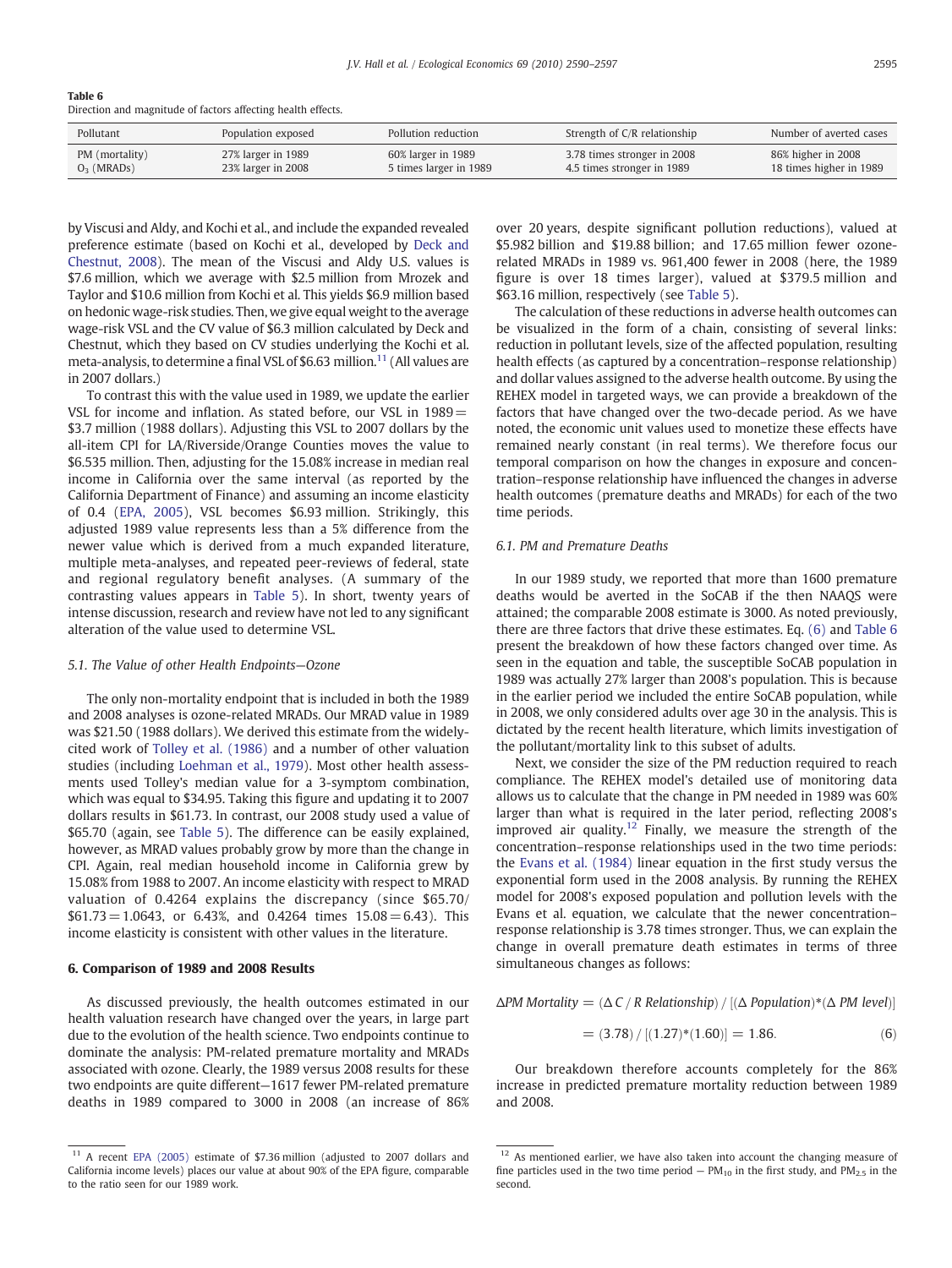### <span id="page-6-0"></span>6.2. Ozone and MRADs

Our 1989 study of the SoCAB estimated that a reduction of over 17 million MRADs would result from meeting federal air quality standards, compared to a much more modest decline of about 1 million MRADs in 2008. Eq. (7) displays the breakdown of how the relevant factors changed over the 20-year study period. Here, the size of the ozone reduction necessary to meet the NAAQS was 5 times larger in 1989, as determined by the grid-by-grid concentrations estimated by the REHEX model. This again reflects the decline in overall ozone levels in the basin over the 20 year interval. In contrast to the PM results, however, the susceptible population (adults 18–64) is 23% larger in 2008, and the strength of the concentration/response relationship used in 1989 is 4.51 times greater than the equation used for 2008. Again, we determine this by running REHEX for the 2008 population and ozone levels, but with the concentration–response relationship used in 1989.

The large difference in ozone-related MRADs derives from using [Portney and Mullahy \(1986\)](#page-7-0) in 1989, and [Ostro and Rothschild \(1989\)](#page-7-0) in our later study. Most health valuation studies now use the Ostro and Rothschild results. These results are consistent with many other ozone studies of the time: [Ozkaynak et al. \(1984\), Schwartz et al.](#page-7-0) [\(1988\) and Krupnick and Cropper \(1989\),](#page-7-0) which generate a fairly tight range of ozone MRAD elasticities (0.06 to 0.13), despite being obtained from studies of different years, locations, and samples. In contrast, Portney and Mullaly's MRAD elasticity of 0.382 is over 4.5 times larger than the Ostro and Rothschild elasticity of 0.082, who provide a detailed explanation of the factors that can lead to such largely different results.

We therefore can explain the change in overall MRAD estimates in terms of the three simultaneous changes as follows:

 $\Delta$ Ozone MRADs  $=$  [( $\Delta$  Health Equation)\*( $\Delta$  Ozone level)]/( $\Delta$  Population)

$$
= [(4.51)^{*}(5.0)] / (1.23) = 18.33
$$
 (7)

where again, the 2008 concentration–response relationship is 4.51 times more sensitive, and the 2008 change in ozone is 5 times larger, than the corresponding 1989 levels. The susceptible population, in contrast, is 23% larger in 2008. Thus, our breakdown accurately captures the components contributing to the 18-fold greater MRAD reduction estimated for 1989 relative to 2008.

#### 7. Discussion and Lessons Learned

Complex and highly technical analyses of the expected benefits and costs of proposed air quality regulatory programs have become an important component of many decision-making processes. They range from single rules with relatively narrow scope (but potentially large impact), to regional air quality management plans encompassing myriad source categories and millions of residents, to assessment of the entire U.S. Clean Air Act itself.<sup>13</sup> Over time, some aspects of these studies have become rather standardized, while others remain the subject of debate. The central point is to understand what these studies add to the policy process in terms of improving decisions and ensuring that public health is protected.

The most basic role of such studies is providing context and perspective. For any proposed regulation or program there are entities (firms, industries, individuals and governments) whose operations will be impacted. They are frequently well funded and adept at communicating their estimate of the costs of any action. Interestingly, focusing on broad economic risk is a shift away from previous arguments that pollution was not truly a health risk or that it was technically not possible to reduce pollution sufficiently to meet stringent AQS. In essence, the issue would then be reduced to "is it worth it?" Benefit assessments are necessary to complete the picture. Apart from the economic activity directly generated by abatement itself, and by research and development into new technologies, cleaner air generates very valuable public health benefits, reduces medical costs and improves the lives of millions.

One of the clearest examples of this is the experience of the SoCAB over the past 20 years. During this time, air quality has improved substantially, and the economy has grown, while the standards defining healthful air quality have been lowered. Population has also increased. Reanalysis of the potential benefits of further improvements indicates that they are as large – or larger – than they were 20 years ago when the air was far more polluted. How can this be explained?

Since 1989, the health literature has evolved, both in the number of studies and the extension of methodologies and application of newer methods to expanded time periods and populations. Perhaps the most striking result of this evolution is the increased strength of the association that has been detected between fine particles and premature death. At the same time, some adverse health effects, such as eye irritation and cough, have been subsumed under newer categories, and new endpoints, such as school absences, can be quantified. As a result, there are many endpoints we can quantify in 2008 that we could not in 1989.

Interestingly, the economic values used in most benefit assessments have changed little, in spite of considerable debate about the best means to value risk to life and many new studies and metaanalyses. This could reflect the fact that more extensive research had already been conducted on VSL in the 1980s, relative to the body of research on air pollution and mortality at that time. Overall, revisiting the 1989 analysis in the context of advances in the health and economics literatures, as well as changes in air quality and population as reflected in more recent work ([Hall et al., 2008](#page-7-0)), provides useful perspective regarding both the dimensions of the regulatory challenge and the likely health and economic benefits of seeking to meet that challenge. As policy-makers endeavor to develop regulatory approaches to attaining ever-more stringent air quality standards, it becomes even more important to evaluate the potential benefits of doing so, and to understand why the benefits of further reductions might be large even though substantial progress has already been made. Advancing science, along with economic growth and increased population, make this clear.

#### Acknowledgements

For their contributions to this research, we thank Siana Alcorn, Erin Gilliland and Bryan Penfold of Sonoma Technology, Inc. We also thank two anonymous reviewers for helpful comments.

All statements and conclusions to this study are solely those of the authors.

#### References

- Alberini, A., et al., 2004. Does the value of a statistical life vary with age and health status? Evidence from the US and Canada. Journal of Environmental Economics and Management 48 (1), 769–792.
- Atkinson, S.E., Halvorsen, R., 1990. The valuation of risks to life: evidence from the market for automobiles. Review of Economics and Statistics 72 (1), 133–136.
- California Air Resource Board (CARB), 2008. Methodology for Estimating Premature Deaths Associated with Long-term Exposures to Fine Airborne Particulate Matter in California. Draft Staff Report, Sacramento, CA.
- California Air Resources Board (CARB), 2005. Emission Reduction Plan for Ports and International Goods Movement in California. California Environmental Protection Agency, Sacramento, CA.
- California Air Resources Board (CARB), 2006. Quantification of the Health Impacts and Economic Valuation of Air Pollution from Ports and Goods Movement in California. Staff Report, Sacramento, CA.

<sup>&</sup>lt;sup>13</sup> While economic analyses are required for specific regulations and regulatory programs designed to attain the NAAQS, federal law proscribes the use of any economic test in setting the NAAQS themselves.